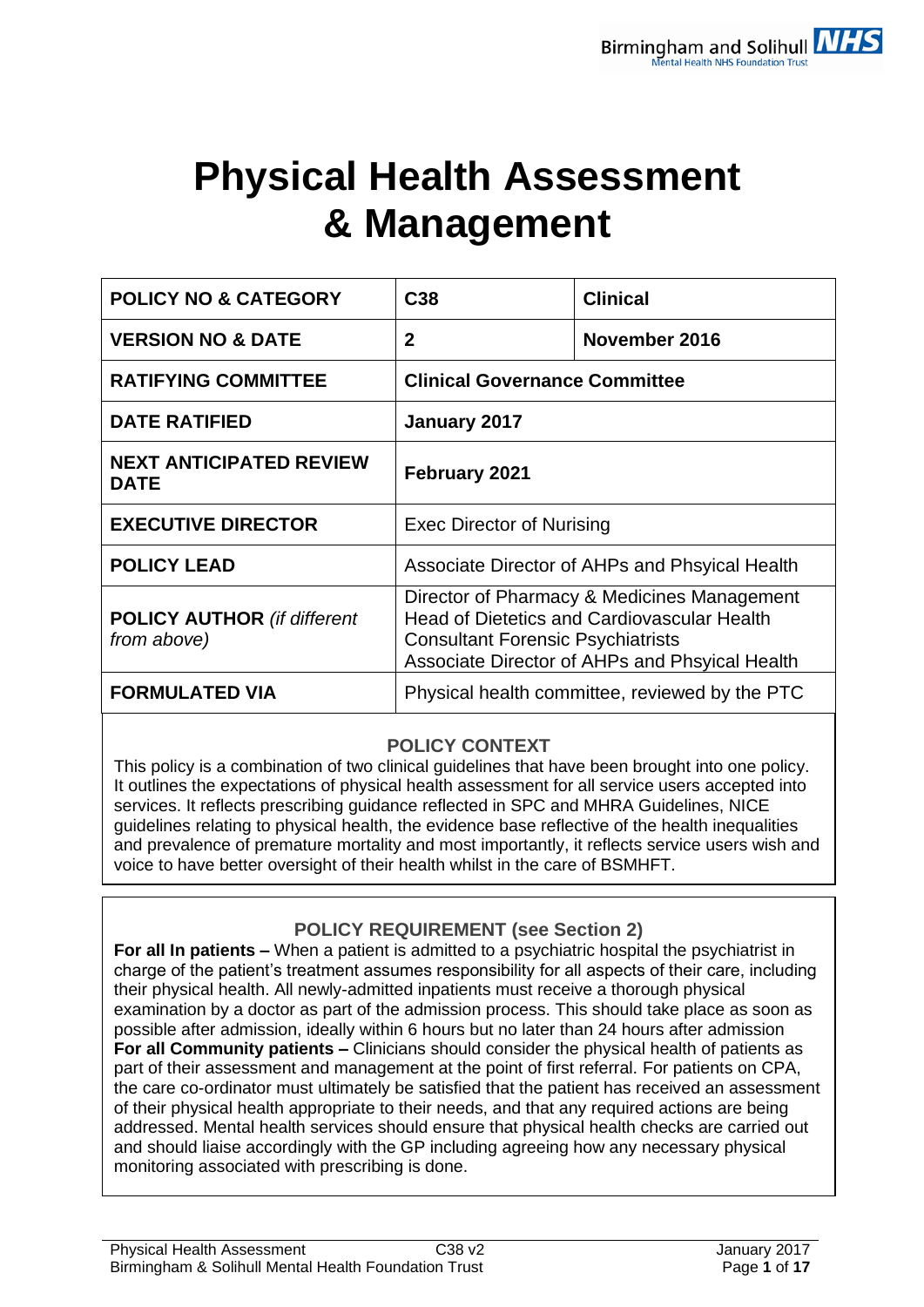# **CONTENTS**

## **1. Introduction**

- 1.1 Rationale (Why)
- 1.2 Scope (Where, When, Who)
- 1.3 Principles (Beliefs)
- **2. Policy (What)**
- **3: Procedure**
- **4: Development and Consultation**
- **5: Reference documents**
- **6: Bibliography**
- **7: Glossary**
- **8: Audit and assurance**
- **9: Appendices**

Appendix 1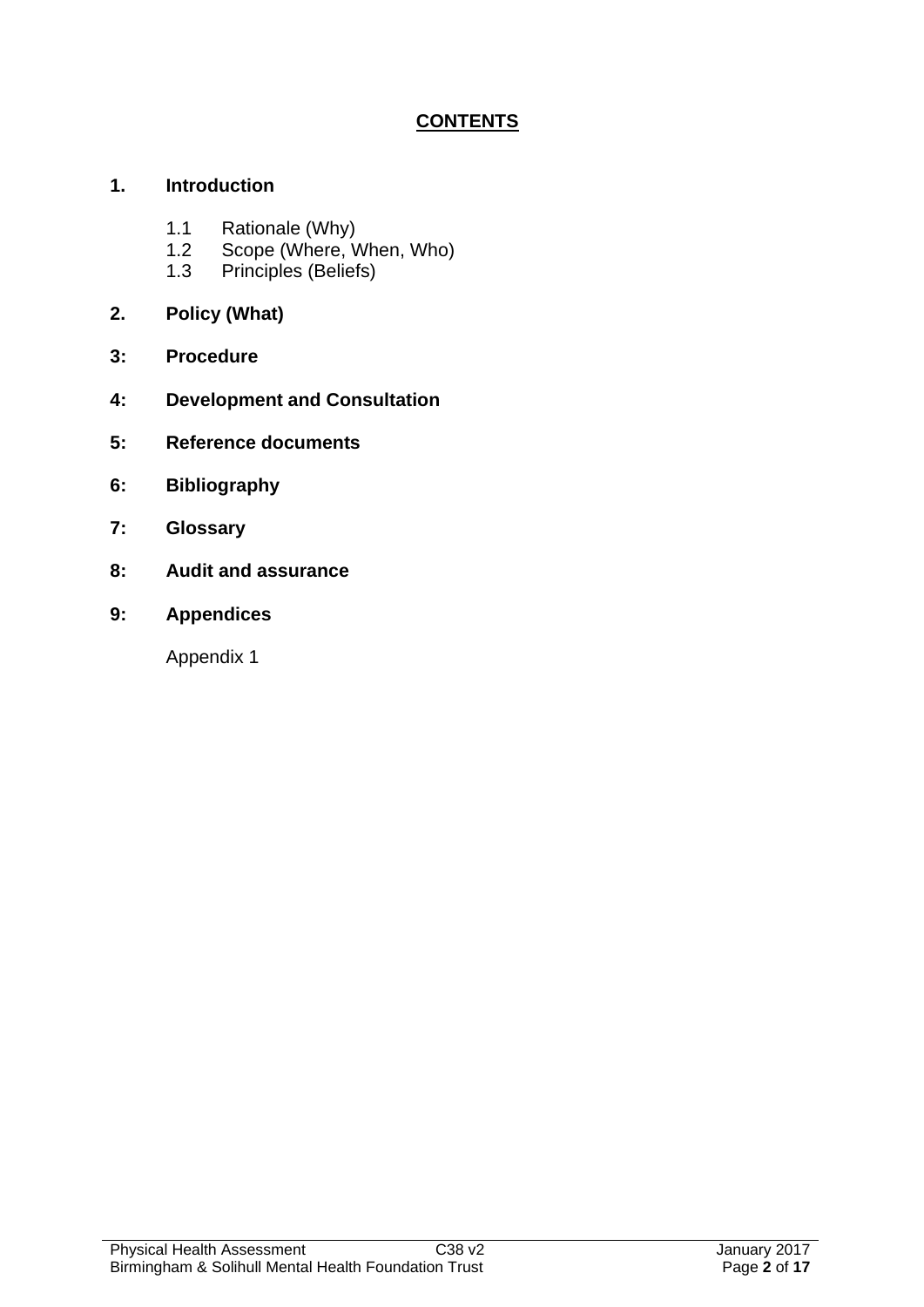## **1. INTRODUCTION**

## **1.1.Rationale (Why)**

Physical health assessment is something that is undertaken upon entry into a service and at regular intervals thereafter, dependent upon diagnoses, prescribing and the cardiovascular risk presented by the patient. For the vast majority of patients the primary goal is to develop collaborative care plans to address known Cardiovascular risk factors and to this end the main physical health assessment form is a modified version of a form developed by Rethink, the mental health charity. In addistion there is a brief core health monitoring tool a physical examination form for use by medical staff (and others whose professional training makes this appropriate) and various specific assessments.

The physical observations chart is used during inpatient stay includes core health assessment components of BP, HR, pulse, respiration rate, oxygen saturations, urine output, and indicates if any more detailed daily monitoring is required, such as fluid balance chart, or fasting blood glucose. The NEWS scale is also employed

## **1.2.Scope (Where, When, Who)**

This guidance sets minimum standards for the assessment of the physical health of patients of the Trust by medical staff. The assessment, monitoring and recording of core physical health indices (blood pressure, BMI, Heart rate and blood glucose ) are the responsibility of the team managing the patient. This guidance applies to all services within the Trust including inpatient, outpatient and community settings and should be used in conjunction with the physical health assessment forms on RiO.

## **1.3.Principles (Beliefs)**

All patients should receive a physical health examination on entry to inpatient services and regularly thereafter. Community patients should have a physical health check completed and/or physical health advice if they have not received same from their GP practice.

Patients taking medication should be monitored in accordance with the requirements of the summary of product characteristics (SPC), BNFor similar, either by the mental health clinical team or their GP. In either case a record of results should be contained within the RiO record.

## **2. POLICY (What)**

2.1.For all In patients:

When a patient is admitted to a psychiatric hospital the psychiatrist in charge of the patient's treatment assumes responsibility for all aspects of their care, including their physical health.

The admitting clinicians should follow the guidance detailed in this policy to undertake the four defined components of a physical health assessment ie:

- 1. History taking
- 2. Core measures assessment( BMI, BP, HR etc)
- 3. Physical examination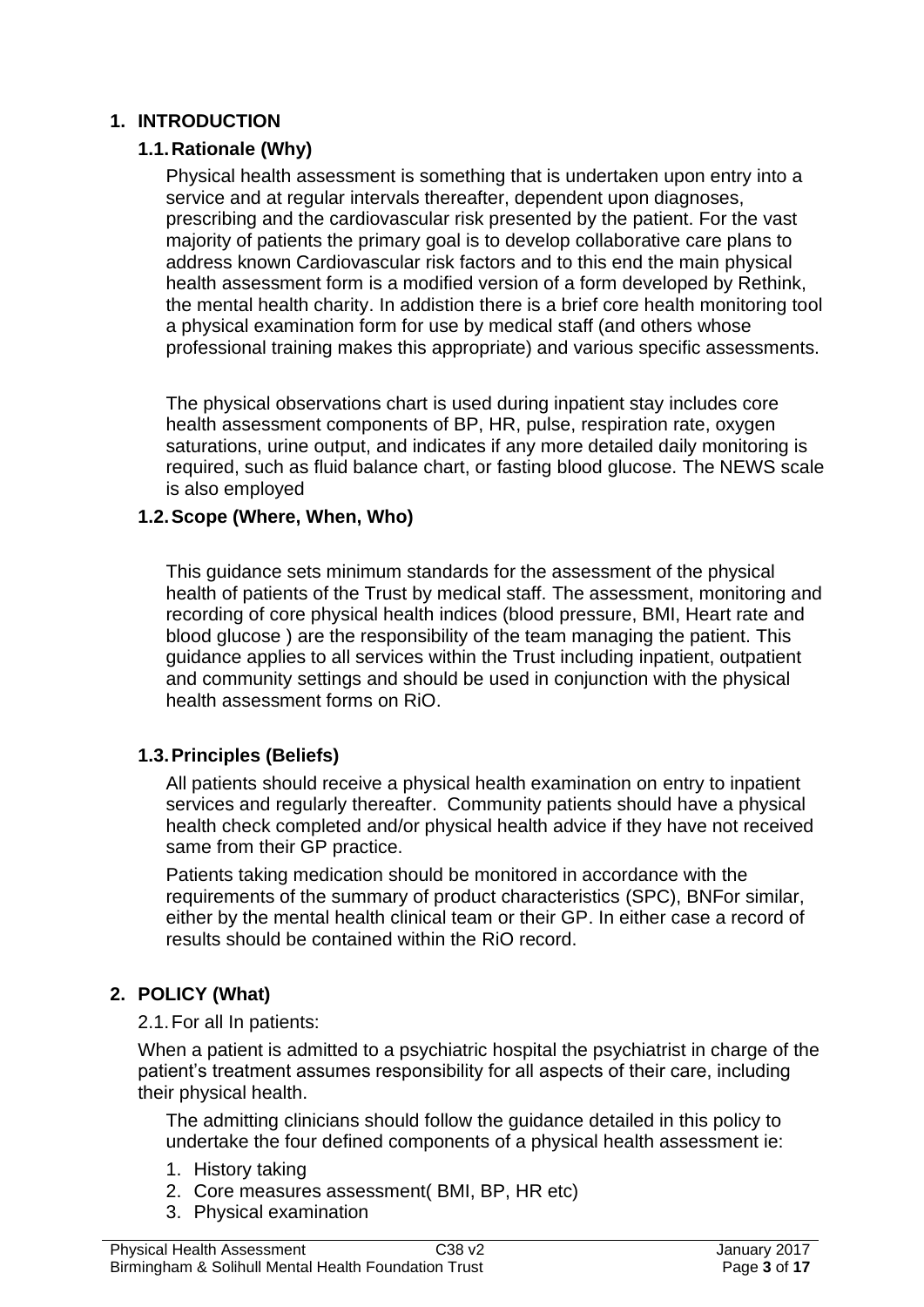## 4. Lifestyle screening

All newly-admitted inpatients must receive a thorough physical examination by a doctor as part of the admission process. This should take place as soon as possible after admission, ideally within 6 hours but no later than 24 hours after admission

Physical health should form part of this assessment and of the resultant care plan.

#### 2.2.For all Community patients

Clinicians should consider the physical health of patients as part of their assessment and management at the point of first referral. Therefore the annual health check results must be documented in the care record, and if it is not forth coming from the GP, then it does still need to be undertaken.

For patients on CPA, the care co-ordinator must ultimately be satisfied that the patient has received an assessment of their physical health appropriate to their needs, and that any required actions are being addressed.

Mental health services should ensure that physical health checks are carried out and should liaise accordingly with the GP including agreeing how any necessary physical monitoring associated with prescribing is done.

## **3. PROCEDURE**

#### **3.1.Assessment:**

There are four elements to the assessment of physical health and screening for co-morbidity vulnerability and key risks associated with family history, life style and iatrogenic aspects of medications prescribed. The four elements are as follows:

- History taking
- Core measures assessment( BMI, BP, HR etc)
- Physical examination
- Lifestyle screening

| <b>Health screening</b><br>and assessment<br>elements                                                                                          | <b>Responsibility</b>                                                                                                                                                              | <b>Action</b>                                                                                                                                                                                                            | <b>Mode</b>                                                                                                                                                                                                                                |
|------------------------------------------------------------------------------------------------------------------------------------------------|------------------------------------------------------------------------------------------------------------------------------------------------------------------------------------|--------------------------------------------------------------------------------------------------------------------------------------------------------------------------------------------------------------------------|--------------------------------------------------------------------------------------------------------------------------------------------------------------------------------------------------------------------------------------------|
| <b>HISTORY TAKING</b>                                                                                                                          | Admitting<br>clinicians                                                                                                                                                            | Ensure it is done                                                                                                                                                                                                        | At point of entry to a the<br>service - by the first clinical<br>contact - medical or nursing<br>staff                                                                                                                                     |
| <b>CORE ASSESSMENT</b><br><b>BLOOD PRESSURE</b><br><b>HEART RATE</b><br><b>WEIGHT</b><br><b>HEIGHT</b><br>BMI<br><b>BLOOD GLUCOSE</b><br>LEVEL | Admitting clinician<br><b>Team Managers</b><br>and Consultants<br>are responsiblke<br>for ensuring<br>appropriate local<br>arrangements are<br>in place in the<br>various settings | <b>Baseline measures</b><br>taken<br>These can be taken<br>by nursing staff in<br>teams, for outpatients<br>seeing only a Doctor<br>then the doctor is<br>responsible for<br>ensuring these<br>measurements are<br>done. | on going<br>Monitoring in integrated<br>health and well-being clinics<br>where continued monitoring<br>is indicated.<br>Suitably trained and<br>supervised Health<br>instructors can also<br>undertake this element of<br>health screening |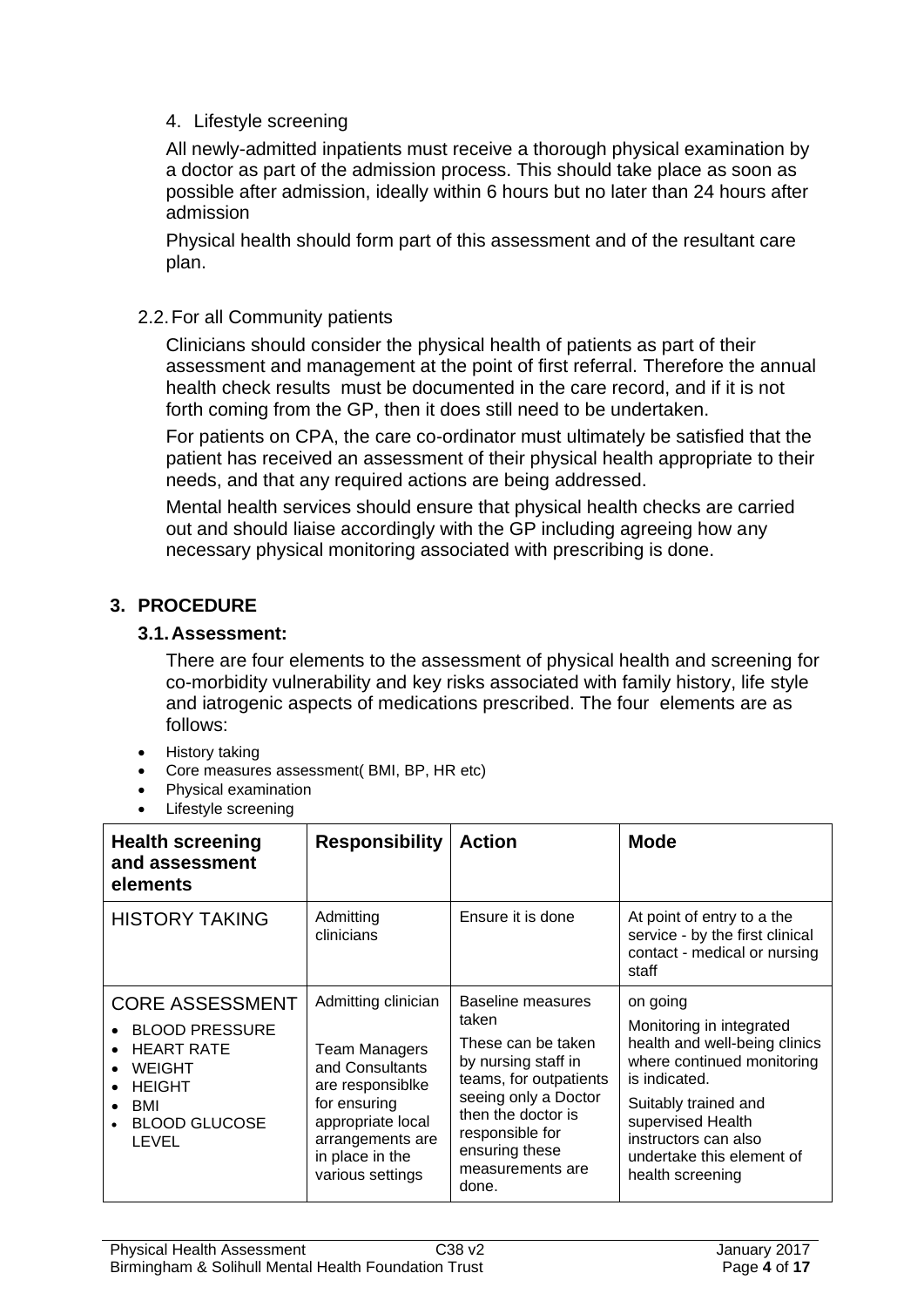| PHYSICAL EXAM<br>In patients and where<br>indicated otherwise.                                                                                                                                                                                                                  | Admitting doctor                                                                                                                                                                   | Systems assessment-<br>neurological,<br>cardiovascular ETC                                                                                                                                  | 1:1 examination and<br>assessment by a doctor-<br>mandatory for inpatients<br>and other patients as<br>necessary if the patient is<br>not engaging with their GP.                                                                                                                                                               |
|---------------------------------------------------------------------------------------------------------------------------------------------------------------------------------------------------------------------------------------------------------------------------------|------------------------------------------------------------------------------------------------------------------------------------------------------------------------------------|---------------------------------------------------------------------------------------------------------------------------------------------------------------------------------------------|---------------------------------------------------------------------------------------------------------------------------------------------------------------------------------------------------------------------------------------------------------------------------------------------------------------------------------|
| Life style screening<br>DIET AND HABITS<br><b>NUTRITION SCREEN</b><br>PHYSICAL ACTIVITY<br><b>SMOKING AND BRIEF</b><br><b>ADVISE /SIGN</b><br>POSTING TO STOP<br><b>SMOKING SERVICES</b><br><b>ALCOHOL AND FAST</b><br><b>SCREEN AND BREIF</b><br>ADVICE/SIGN<br><b>POSTING</b> | Admitting clinician<br><b>Team Managers</b><br>and Consultants<br>are responsiblke<br>for ensuring<br>appropriate local<br>arrangements are<br>in place in the<br>various settings | Nursing staff, health<br>instructors, OT's in<br>teams, for outpatients<br>seeing only a Doctor,<br>then the doctor is<br>responsible for<br>ensuring these<br>assessments are<br>recorded. | At point of entry into a<br>service. Integrated health<br>and well-being clinics<br>Nursing staff - physical<br>health link workers in teams<br>are well supported in<br>addressing life style risk.<br>Health instructors can also<br>fulfil this function and<br>support clinics. All qualified<br>staff should support this. |

# **3.2.CPA Requirements**

#### **The CPA process requires the formulation of a care plan to reflect the physical health needs of the patient.**

The Core Health Monitoring Form is used for sequential and more regular monitoring of core elements

A care plan should be formulated as part of the Physical Health Assessment to record and monitor these indicators and to enables monitoring of other key parameters (e.g.blood tests, urine screens need to be performed and recorded.)

For example, a patient with impaired liver function should have a cre plan formulated. This may be as simple as saying that this is being attended to by a hepatology clinic.

ECG ordering and report findings can also be captured and recorded in this way.

*Appendix 1* outlines how physical health assessments can be incorporated into patients assessment and documented for purposes of adhering to the requirements of the physical health CQUIN.

## **3.3.Hospital Inpatients**

All newly-admitted inpatients must receive a thorough physical examination by a doctor as part of the admission process. This should take place as soon as possible after admission, ideally within 6 hours but no later than 24 hours after admission.

This examination should include the arrangement of routine investigations (including blood tests). All patients must have a base line MEWS score recorded and a careplan which sets out a schedule of physical health monitoring. The MEWS clinical guidance supports its use. Staff must include in the care plan the frequency of MEWS review. If the MEWS observations are recorded on paper forms they should subsequently be entered into RiO.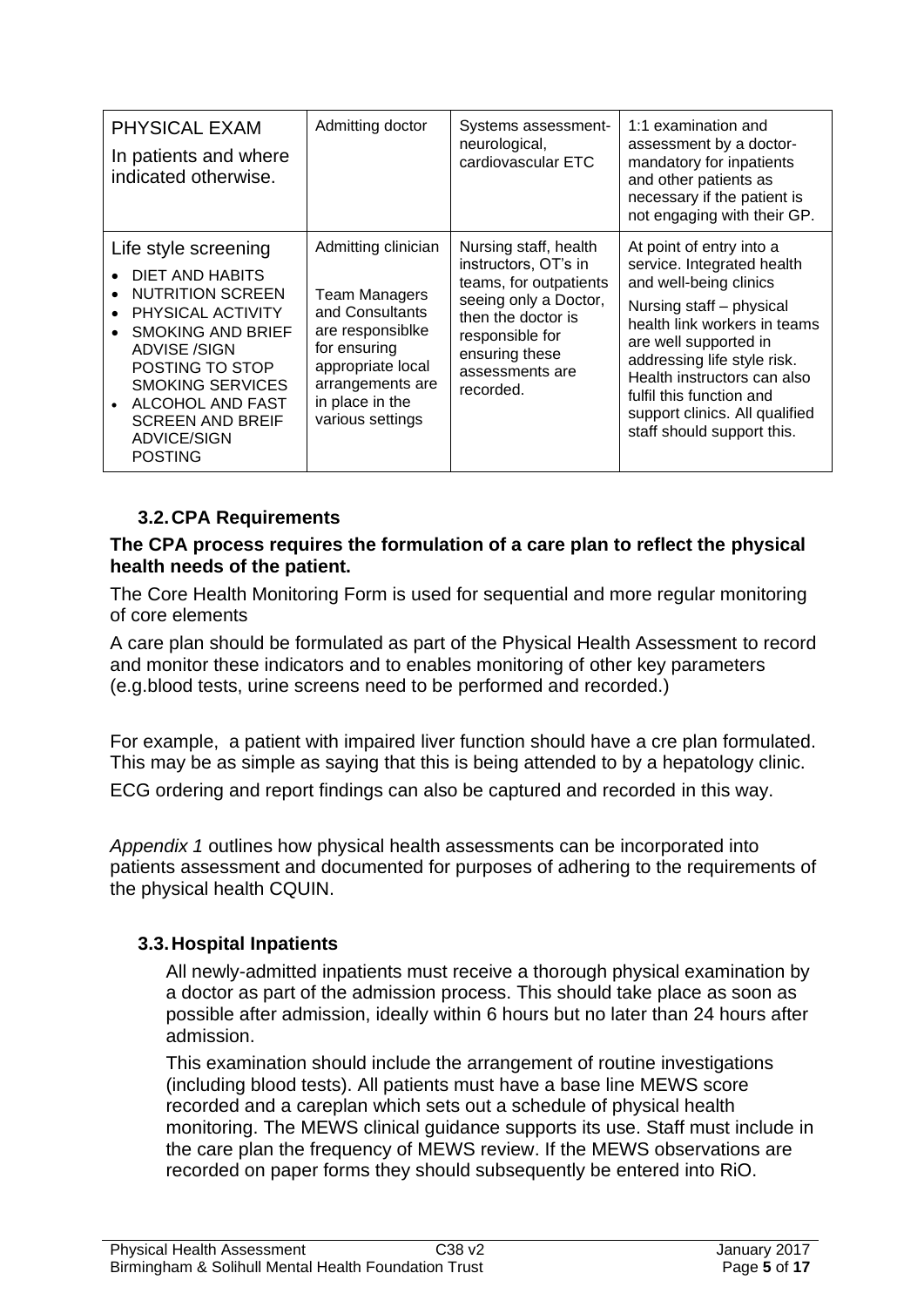## **Capacity to Consent to Examination and Investiagtions (Procedures)**

An assessment of capacity to consent to the examination and investigations should be carried out by the admitting doctor. The Trust has produced a flowchart to describe the process of carrying out an assessment of capacity and best interests within the meaning of the MCA. There are three possible outcomes:

- If the patient has capacity and consents, the examination or investigation should be performed.
- If the patient has capacity and refuses, the need for a physical examination and/or investigations should be regularly discussed with the patient throughout the admission. If consent is later given the procedure(s) should then be performed.
- If the patient lacks capacity, then a best interests assessment of the need for physical examination should be carried out. A procedure deemed to be in their best interests should be carried out without delay.
- If part or all of a procedure is deemed not to be in the best interests of a noncapacitous patient then it should not be performed.
- Assessments of capacity and best interests should be regularly reviewed All assessments under the MCA should be clearly documented in the notes.

## **3.4.Medical history**

Must be to the standard expected from a competent doctor.

## **3.5.Examination**

The admitting doctor should conduct and document a full physical examination.

## **Investigations**

As described above, any investigations are subject to the MCA procedures for assessing capacity and (if necessary) best interests.

The admitting doctor should arrange for routine blood tests, including as a minimum:

| Liver function tests |
|----------------------|
|                      |

Thyroid function tests

Urea and electrolytes Fasting blood glucose and lipids

This list is the minimum standard – any other aspects of examination thought necessary by the admitting doctors should be included. These might include HbA1C, B12 and folate, Vitamin D levels, blood borne viruses etc.

## **Repeat Examinations**

The entire physical assessment should be repeated annually while the individual remains an inpatient. This should be done on or around the anniversary of their original admission to hospital (rather than date of transfer to different wards / hospitals during the admission), or using an alternative consistent anniversary (e.g. the individual's date of birth).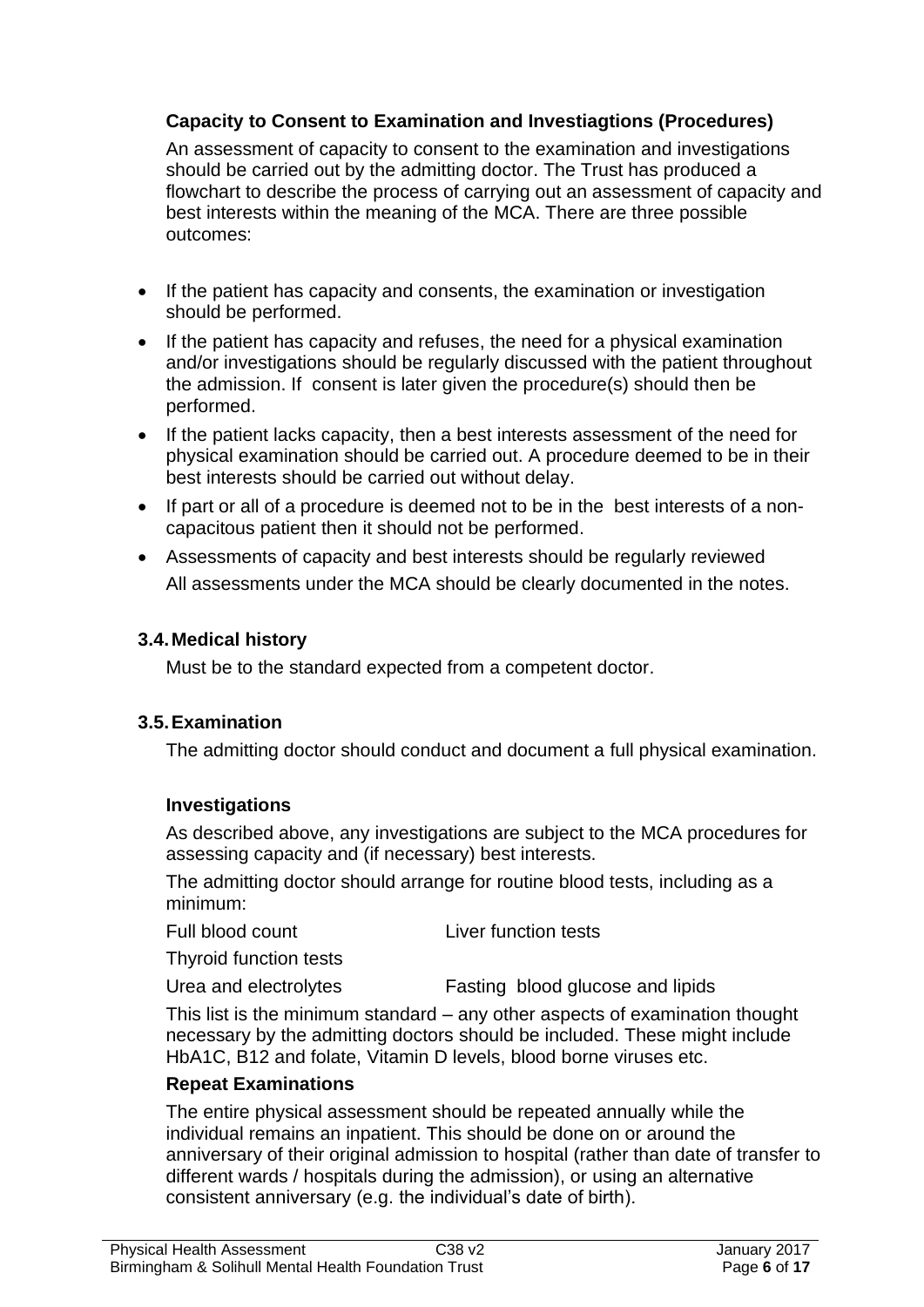## **3.6.iaison with other health services**

The treating team should liaise both with primary and secondary care as appropriate. Direct referrals for specialist assessment in secondary care settings (e.g. for review by a cardiologist) may be made, but the patient's GP should be informed. In situations where the patient has no GP or (such as in long-stay hospital inpatients) has had no recent contact with them, full details should be documented and passed on to appropriate agencies at the point of discharge.

Every effort should be made to continue existing contact with secondary care services, including attendance at outpatient appointments etc.

## **3.7.Community Patients**

## **Standards**

Clinicians must consider the physical health of patients at the point of first contact and thereafter. All outpatients should be in contact with a GP so meeting physical health needs should be appropriately shared with primary care. Clinical teams should develop a good working relationship with the practices who care for their patients. This includes agreeing means of exchanging information and avoiding duplication of procedures. The approach taken will vary.

The physical health assessment must be recorded within 3 weeks of admission to a service. If deferred because the patient is unable or unwilling to participate it must be completed as far as is possible within 3 months of admission to a service.

Ideally the patient's GP will hold primary responsibility for the patient's physical health. In certain cases such as when a drug prescribed by secondary care, the treating team will need to have greater involvement. It may be appropriate for the treating psychiatrist to conduct physical examinations, order blood tests or other investigations. The the results of these should be shared with the GP. As part of a patient's care plan, the prescribing doctor must be satisfied that the patient is receiving monitoring appropriate to the medication prescribed.

It may also be appropriate for other clinical staff to give general advice about physical health and collect basic information (such as height, weight, BMI etc.). Care plans around physical health should be formulated and reviewed as part of the CPA process.

## **Capacity to Consent**

Issues of capacity apply equally to procedures undertaken in the community. If people lack capacity, then compulsory psychiatric treatment under the MHA 1983 should be considered since treatment of mental illness can be vital in addressing phyical health deterioration. The GP must be informed and asked to participate in the assessment and management of deteriorating health.

If the patient has capacity but refuses physical healthcare, the refusal must be respected and communicated to the referring GP.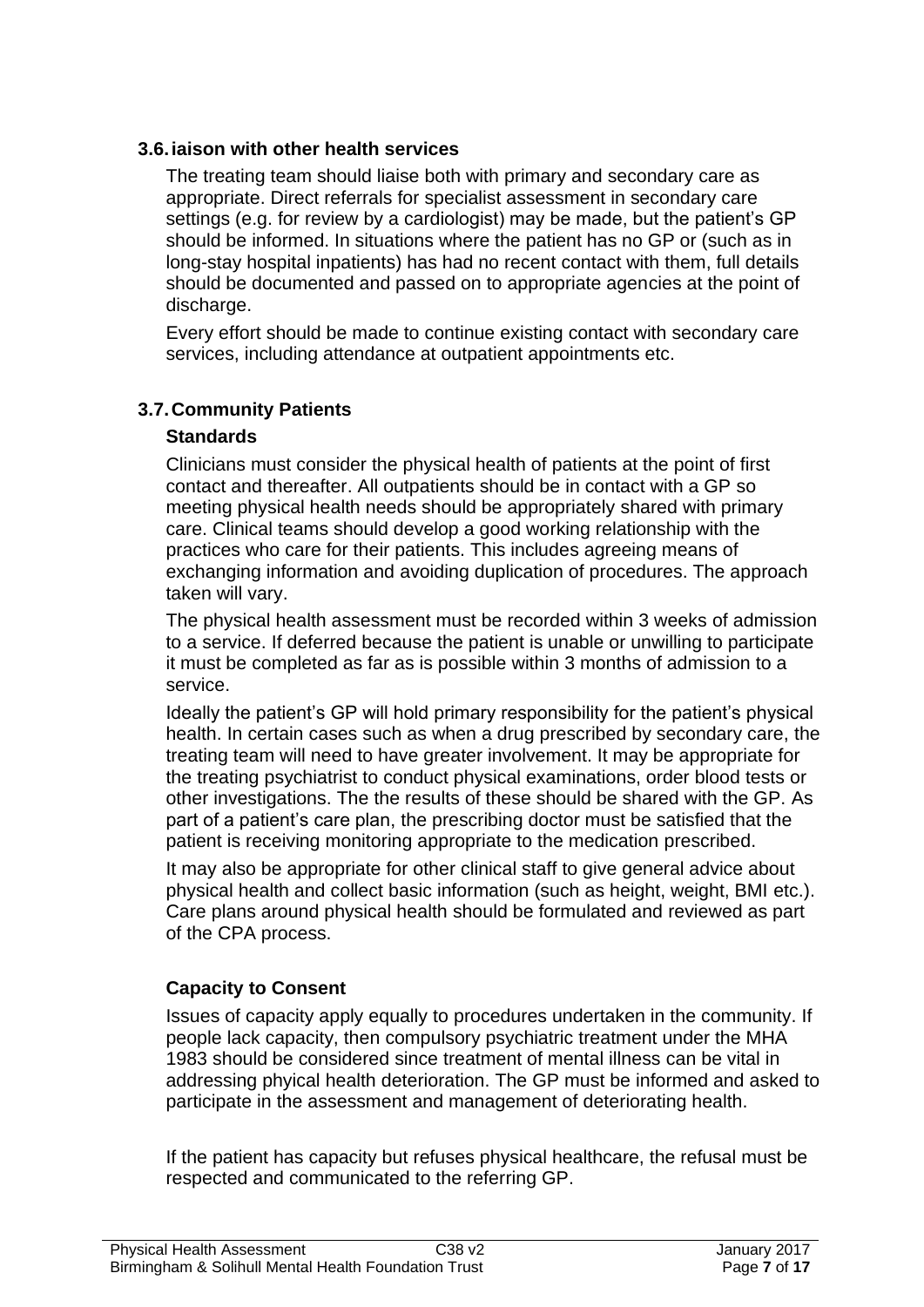## **3.8.Home treatment**

All patients must have a core health assessment and physical health assessment using the modified Rethink form. The nature of a crisis and the priority gien to its resolution may mean that the physical health assessment is completed within two weeks. It is not expected that home treatment staff would necessarily be able to deliver brief advice or interventions around life style issues to a patient in crisis. Required investigations and assessments should be undertaken prior to prescribing relevant drugs. Where they are not, a rationale should be clearly recorded on RiO.

For patients coming from a CMHT, a health assessment may have been completed in the past 12 months, meaning that a repeat is unnecessary depending on the patient's history and presentation

For HTT patients it may well be appropriate to perform an ECG during the episode of HTT

## **Repeat Examinations**

Physical health should be formally reviewed at least annually and most patients should have this carried out by their GP. This might form part of a CPA review process, be linked to the anniversary of the patient's entry into the service or to their date of birth.

Mental health services should ensure that physical health checks are carried out and should liaise with the GP.

## **Liaison with other health services**

The first contact point for all physical health issues should be the GP. Direct liaison with secondary care (e.g. referral to a cardiologist) should not occur other than exceptional circumstances. If this is done, the GP should be made fully aware of the contact.

## **4. RESPONSIBILITIES**

**All staff must work in a collaborative fashion with each other and with patients and carers to ensure that physical health needs are met. This is part of their core job role.**

## **Medical Staff** are responsible for:

- Conducting physical health examinations
- Ordering and interpreting pathology, ECG and other tests
- Arranging the referral of patients to other trust teams such as physiotherapy, dietetics, speech and language therapy, diabetes care and podiatry as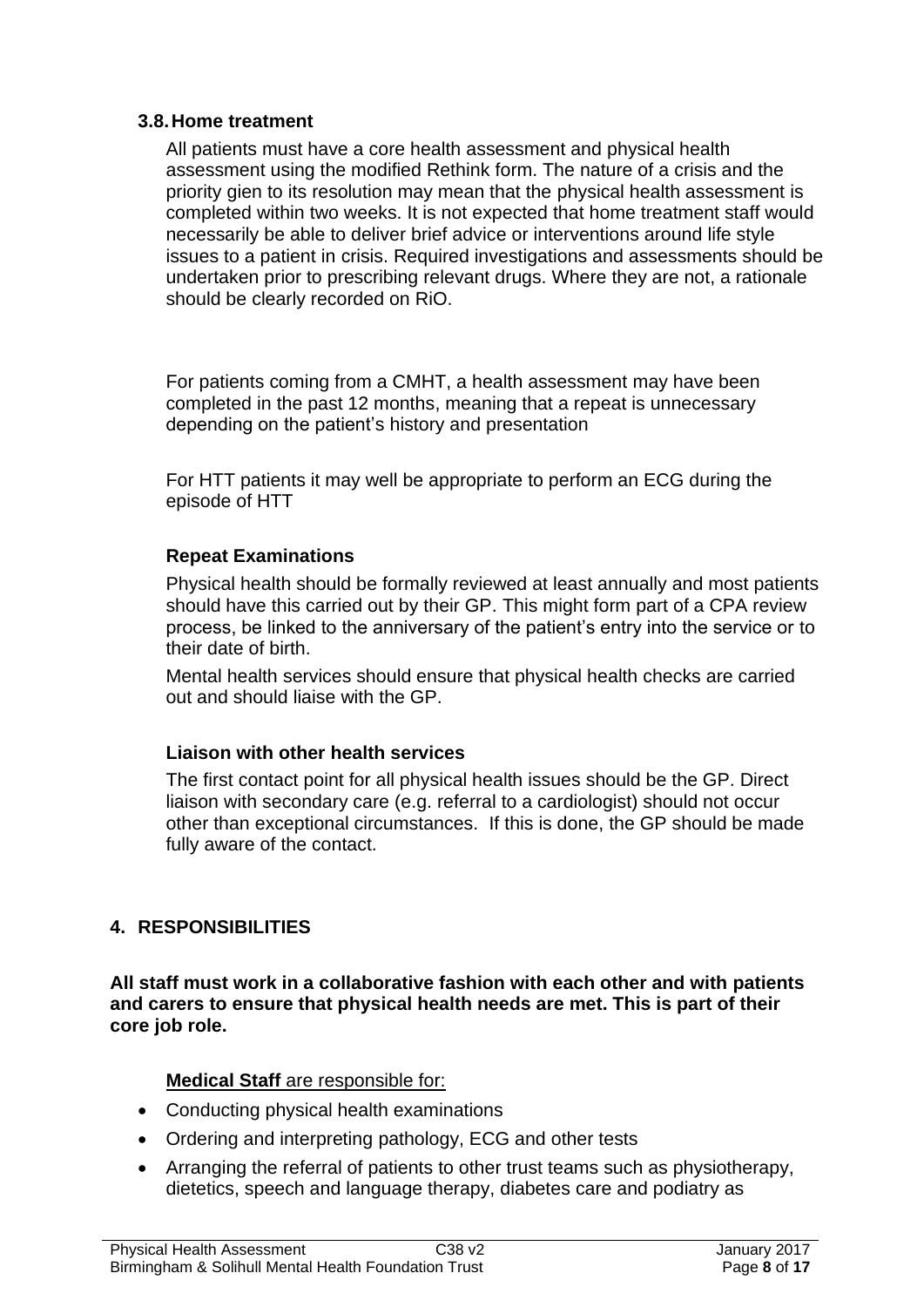appropriate. Alternatively, to consult with such teams to receive advice on appropriate management.

- Arranging the referral of patients to appropriate specialist services for follow up examination/consultation or to lifestyle services, e.g. smoking cessation
- Providing advice on improving physical health
- Working with unit physical health leads to improve physical health of patients
- Liaising with GPs over on-going physical health needs and arranging/obtaining results of monitoring tests where appropriate and applicable

#### **Nursing staff** are responsible for:

- Physical observations of patients and recording of metrics
- Working with medical staff to conduct physical health tests/measures
- Providing advice on improving physical health
- Working with unit physical health leads to improve physical health of patients
- In community, where appropriate, provide agreed physical health clinics focusing on the physical health of patients.
- Respond to patients concerns over physical health or physical health monitoring of patients where appropriate
- Referral of patients to other trust teams such as physiotherapy, dietetics, speech and language therapy, diabetes care and podiatry as appropriate to the needs of the service user. Alternatively, to consult with such teams to receive advice on appropriate management.
- Refer patients to medical staff where there are concerns over physical health or results of physical health/monitoring results

## **Other clinicans:**

Other clinicans are responsible for:

- Providing advice on improving physical health
- Working with unit physical health leads to improve physical health of patients

## **5. DEVELOPMENT AND CONSULTATION PROCESS:**

• An outline of who has been involved in developing the policy and procedure including Trust forums and service user and carer groups.

| <b>Consultation summary</b>                     |  |  |  |  |
|-------------------------------------------------|--|--|--|--|
| Date policy issued for consultation             |  |  |  |  |
| Number of versions produced for<br>consultation |  |  |  |  |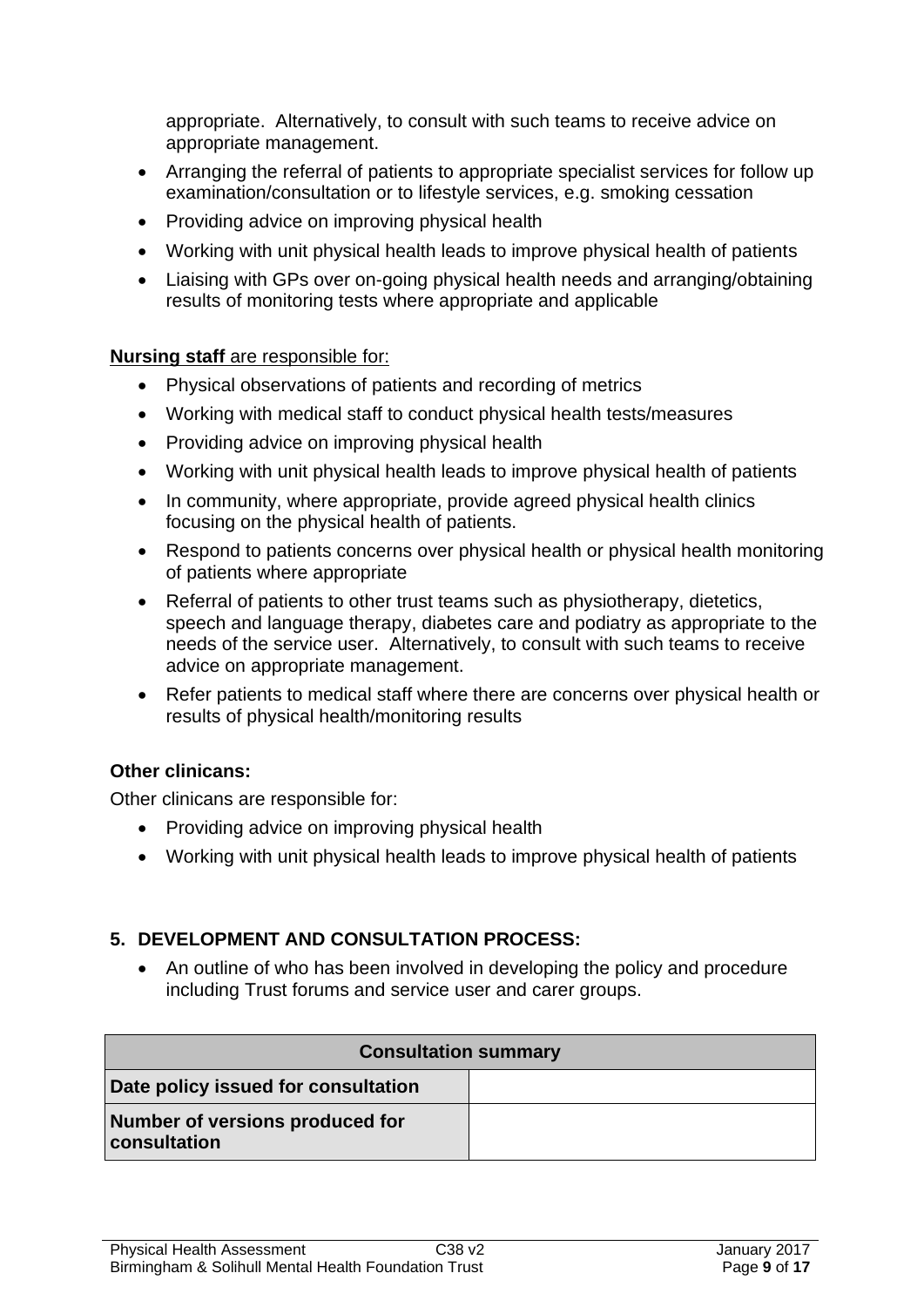| <b>Committees / meetings where policy</b><br>formally discussed                                                  |                                                                                                                                                                                                          | <b>Sept 2012</b> | Date(s)Physical health<br>committee<br>CD's 2 weeks prior to CGC                                                                                                                                        |
|------------------------------------------------------------------------------------------------------------------|----------------------------------------------------------------------------------------------------------------------------------------------------------------------------------------------------------|------------------|---------------------------------------------------------------------------------------------------------------------------------------------------------------------------------------------------------|
| <b>Where received</b><br><b>Summary of feedback</b>                                                              |                                                                                                                                                                                                          |                  | <b>Actions / Response</b>                                                                                                                                                                               |
| Physical<br>committee                                                                                            | relate to physical health.                                                                                                                                                                               |                  | health Need to incude MEWS and Amended to reflect inclusion<br>of MEWS scoring.                                                                                                                         |
| <b>CGC</b><br>Connect<br>CD's<br>Lead nurses<br>Programme clinical<br>in<br>HTT-<br>leads<br>medical and nursing | Need to more clearly state Amended to<br>expectations around<br>community and capacity issues<br>Responsibilities<br>accountability need<br>clarity.<br>Home treatment expectations<br>need to be clear. | and<br>more      | reflect<br>responsibilities.<br>Addition for training<br>Clarity<br>re CQUIN<br>and<br>physical helaht base<br>line<br>assessment.<br>Home treatment paragraph<br>that reflects expectations in<br>HTT. |

## **6. AUDIT AND ASSURANCE**

The Trust Physical Health Committee is responsible for overseeing the development of this policy.

See policy monitoring template below.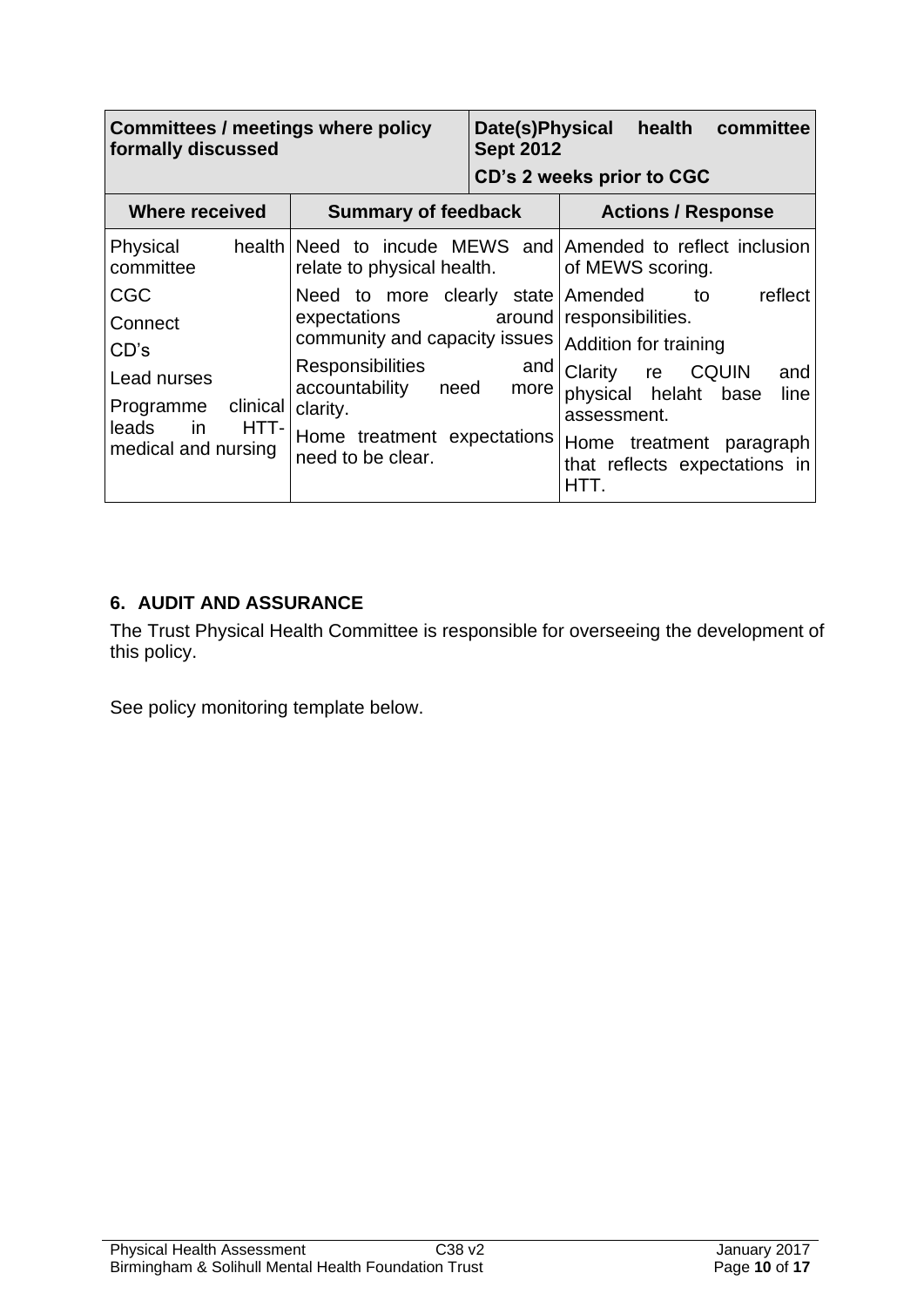| Policy monitoring plan                                                                        |                                                                                                |                                                                                                                           |                                                                    |                                                                                                                                             |                                                                                                                                           |                                                                                    |
|-----------------------------------------------------------------------------------------------|------------------------------------------------------------------------------------------------|---------------------------------------------------------------------------------------------------------------------------|--------------------------------------------------------------------|---------------------------------------------------------------------------------------------------------------------------------------------|-------------------------------------------------------------------------------------------------------------------------------------------|------------------------------------------------------------------------------------|
| <b>Element to be</b><br>monitored                                                             | Lead                                                                                           | <b>Tool</b>                                                                                                               | <b>Frequency</b>                                                   | <b>Reporting Arrangements</b>                                                                                                               | <b>Acting on Recommendations &amp;</b><br>Lead(S)                                                                                         | <b>Change in Practice &amp;</b><br><b>Lessons to be shared</b>                     |
| Core health<br>assessment<br>• Time frame from<br>admission to a<br>service<br>• completeness | Associate<br>Director of<br>AHP &<br>Physical<br>health services<br>Programe<br>clinical leads | RiO report<br><b>POMUK</b><br>audits<br>annually<br>Assoc. Dir<br>report                                                  | Quarterly<br>review<br>Annually                                    | Physical health committee<br>Programe clinical leads to<br>audit compliance around<br>timeframes specific to<br>service area in the policy. | CD's<br>Associate Director of AHP &<br>Physical health services                                                                           | <b>CLINICAL LEADS IN</b><br><b>AREAS</b>                                           |
| <b>Physical health</b><br>examination For in<br>patients only                                 | Lead for<br>medical staff<br>for physical<br>health                                            | RiO report                                                                                                                | Real time<br>through<br>insight<br>Quarterly<br>review             | Physical health committee                                                                                                                   | CD's<br>Lead for medical staff for<br>physical health                                                                                     | CD's <b>consultants</b>                                                            |
| History taking                                                                                | Associate<br>Director of<br>AHP &<br>Physical<br>health services                               | RiO report                                                                                                                | Real time<br>through<br>insight<br>Quarterly<br>review             | Physical health committee                                                                                                                   | CD's<br>Associate Director of AHP &<br>Physical health services                                                                           | <b>CLINICAL LEADS IN</b><br>AREAS- consultants &<br>lead nurses with<br>clinicians |
| Life style risk<br>indicators                                                                 | Associate<br>Director of<br>AHP &<br>Physical<br>health services                               | RiO report                                                                                                                | Real time<br>through<br>insight<br>Quarterly<br>review             | Physical health committee                                                                                                                   | CD's<br>Associate Director of AHP &<br>Physical health services                                                                           | <b>CLINICAL LEADS IN</b><br><b>AREAS</b>                                           |
| Acting on health<br>anomalies                                                                 | Lead nurses<br>Medical staff in<br>teams                                                       | Team<br>audits audit<br>programme<br>rotating<br>through<br>operational<br>teams &<br>prog areas.<br>Junior Dr<br>audits. | <b>Bi Annual</b><br>audits<br>One team<br>per<br>programme<br>area | Physical health committee                                                                                                                   | Committee members of<br>physical health committee                                                                                         | Lead Nurses & CD's                                                                 |
| Adequate side<br>effects monitoring                                                           | Lead nurses<br>Pharmacy                                                                        | Team<br>audits<br>Pharmacy<br>will produce<br>a list of<br>patients<br>being                                              | Bi annual<br>audits<br>rotating<br>through                         | <b>PTC</b>                                                                                                                                  | Director of Pharmacy & the<br>associate director for<br>medicines management.<br>Associate Director for AHP &<br>physical health services | PTC/Physical health<br>committee<br>Lead nurses                                    |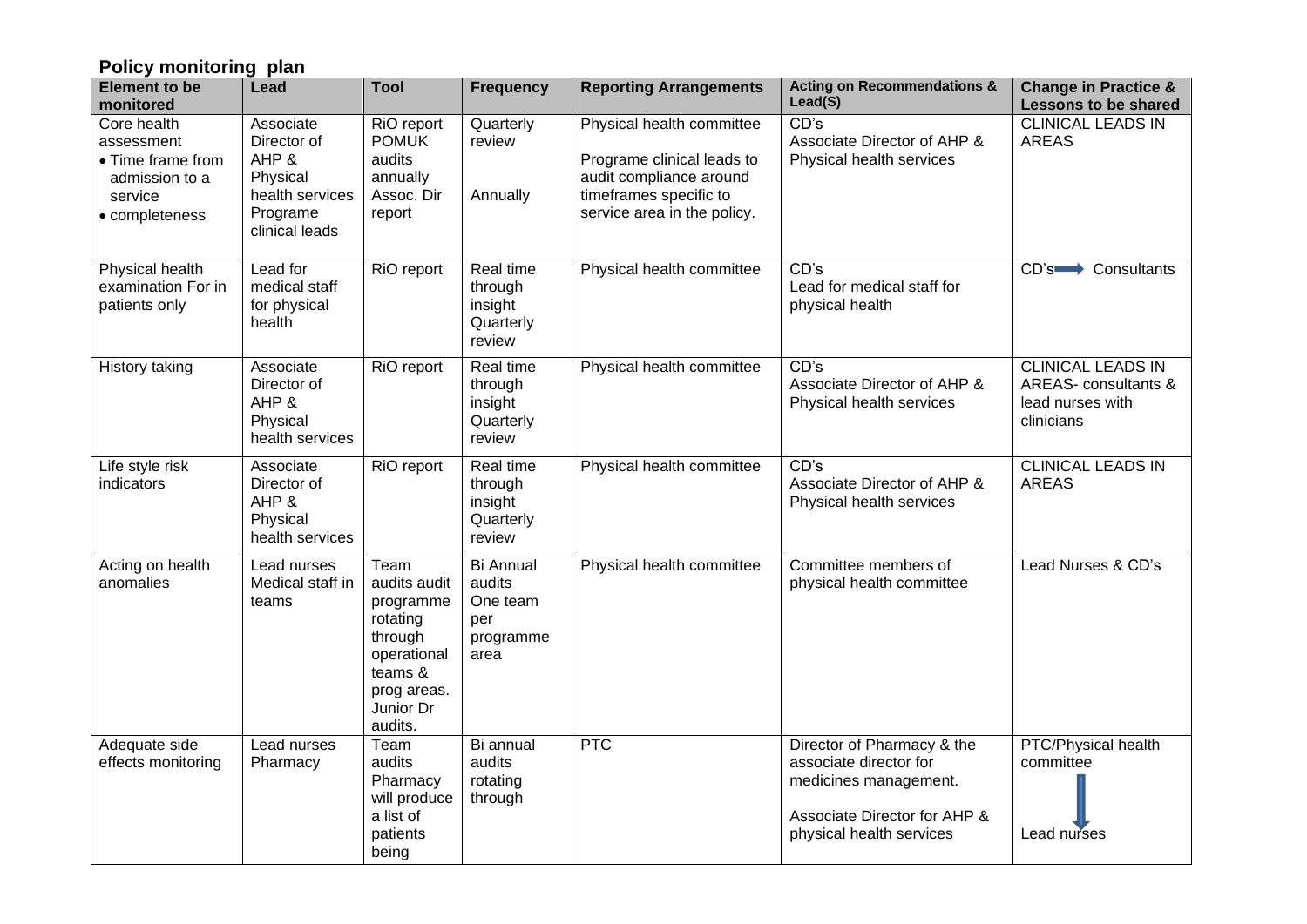| prescribed<br>medication<br>s Teams<br>will audit<br>side effects<br>monitoring. |  |
|----------------------------------------------------------------------------------|--|
| Annual<br><b>POMUK</b><br>audits                                                 |  |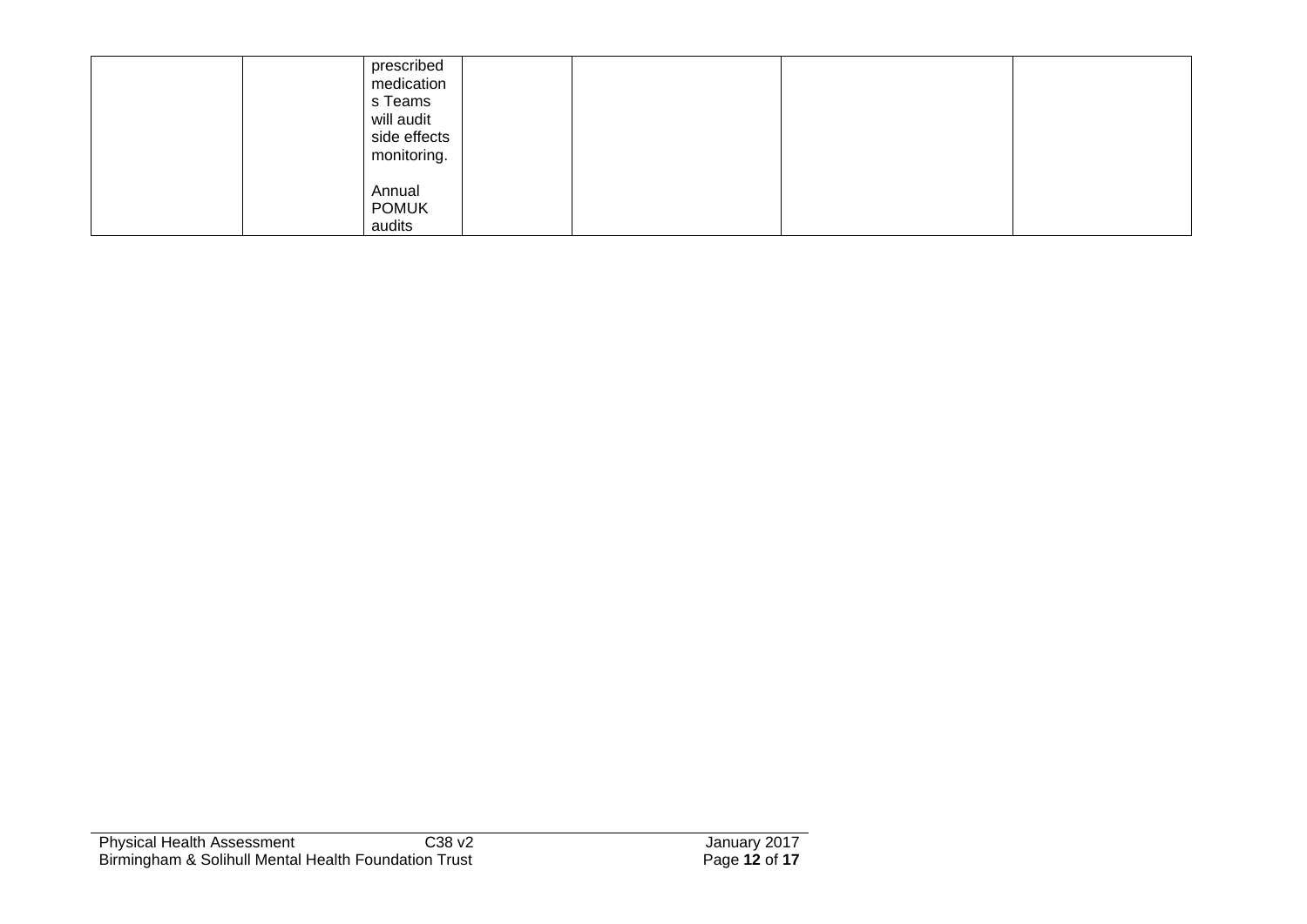# *Appendix 1*

**Conversation framework that enables adequate physical health assessment and incorporated screening elements as it relates to the CQUIN**

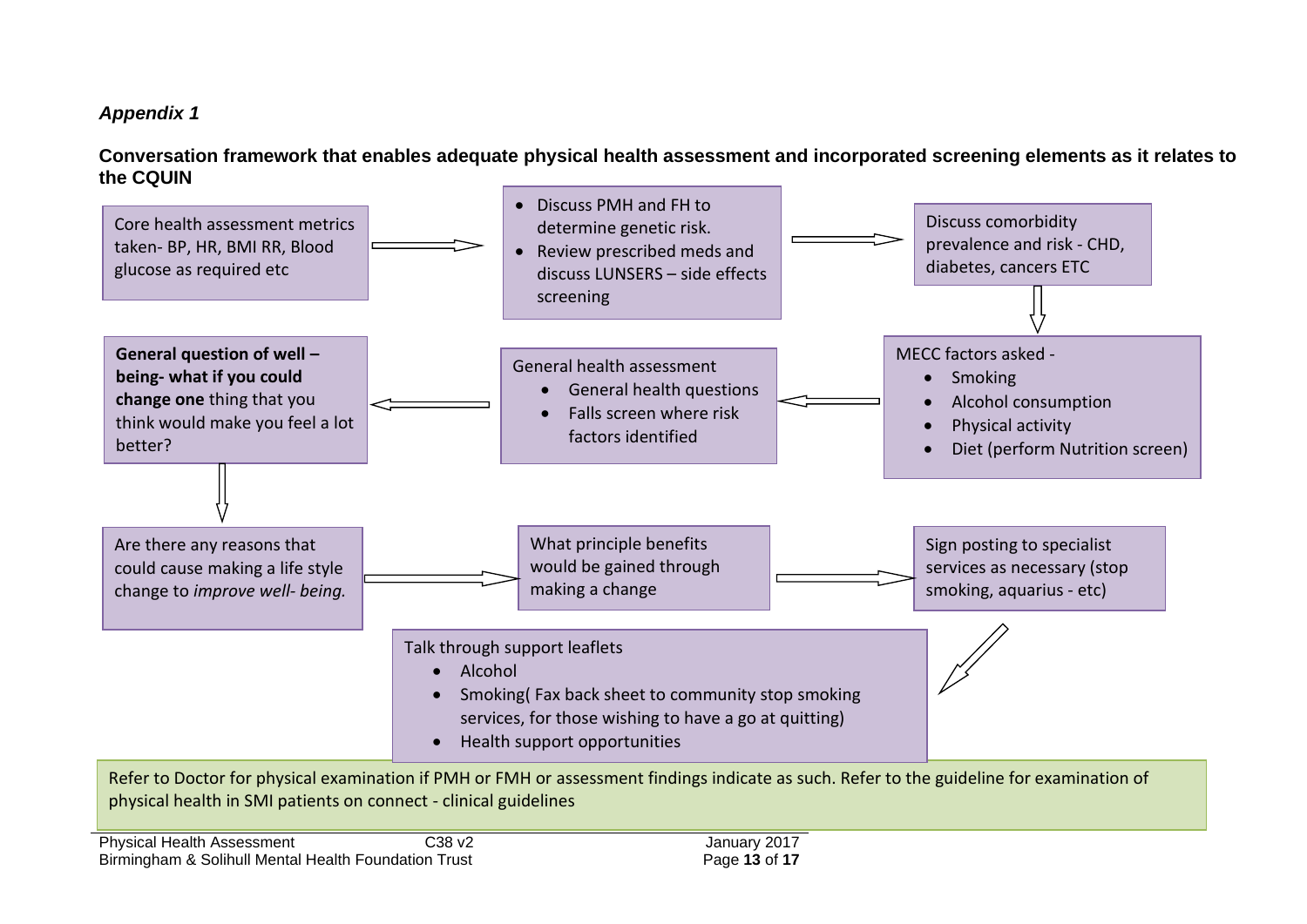



# **Physical Health Assessment & Management – COVID-19 Update**

PHYSICAL HEALTH GUIDELINES – TO UPDATE THE BSMHFT PHYSICAL HEALTH POLICY V4

This guideline is written in response to the Covid 19 pandemic and addresses the changes that will be made to routine, non-urgent physical health care for inpatients and outpatients of BSMHFT.

It should be read in conjunction with the Deteriorating Patient policy and the associated guidelines in managing patients with Covid19 infection.

#### **Outpatients**

- Although the usual requirements for clinical care ask us to monitor the cardiometabolic indicators of our patients, during the pandemic this will be difficult, due to staff illness, patient illness, and the need to socially isolate unless essential interventions are required
- Annual physical health checks requiring face to face contact will therefore not be required during this period (blood tests such as lipids, HBa1c, blood pressure and pulse, BMI)
- Some blood tests may still need to be taken in relation to medication, for example clozapine blood tests or monitoring for lithium, in these situations unless the patient has symptoms of covid19 infection, these can be taken (with consideration to handwashing and use of PPE )
- No routine ECG need to be taken at this time if the patient has concerns about their physical health in relation to cardiovascular disease, or to acute physical illness they should be advised to call 111 or to contact their GP
- Physical health checks that can be done remotely, without face to face contact (eg completion of the Rethink form via a video consultation) can take place as usual, if there are sufficient staff resources to do so. This may be an important aspect of clinical care currently, for example for service users with reduced access to primary care or no GP (eg FIRST team)
- If there is key physical information about underlying health conditions, this should be recorded as usual within the case record
- If the patient is suspected of suffering from Covid19, this must be recorded in the Infection Control section of Rio (Assessments, Physical Health Assessments, Infection Control) - this will send a notification to the Infection Control team

#### **Inpatients**

- Prior to admission, the admitting team will ask **screening questions** of the patient to check if there are suspicions of infection with covid 19 and all patients will be swab tested for Covid 19 – the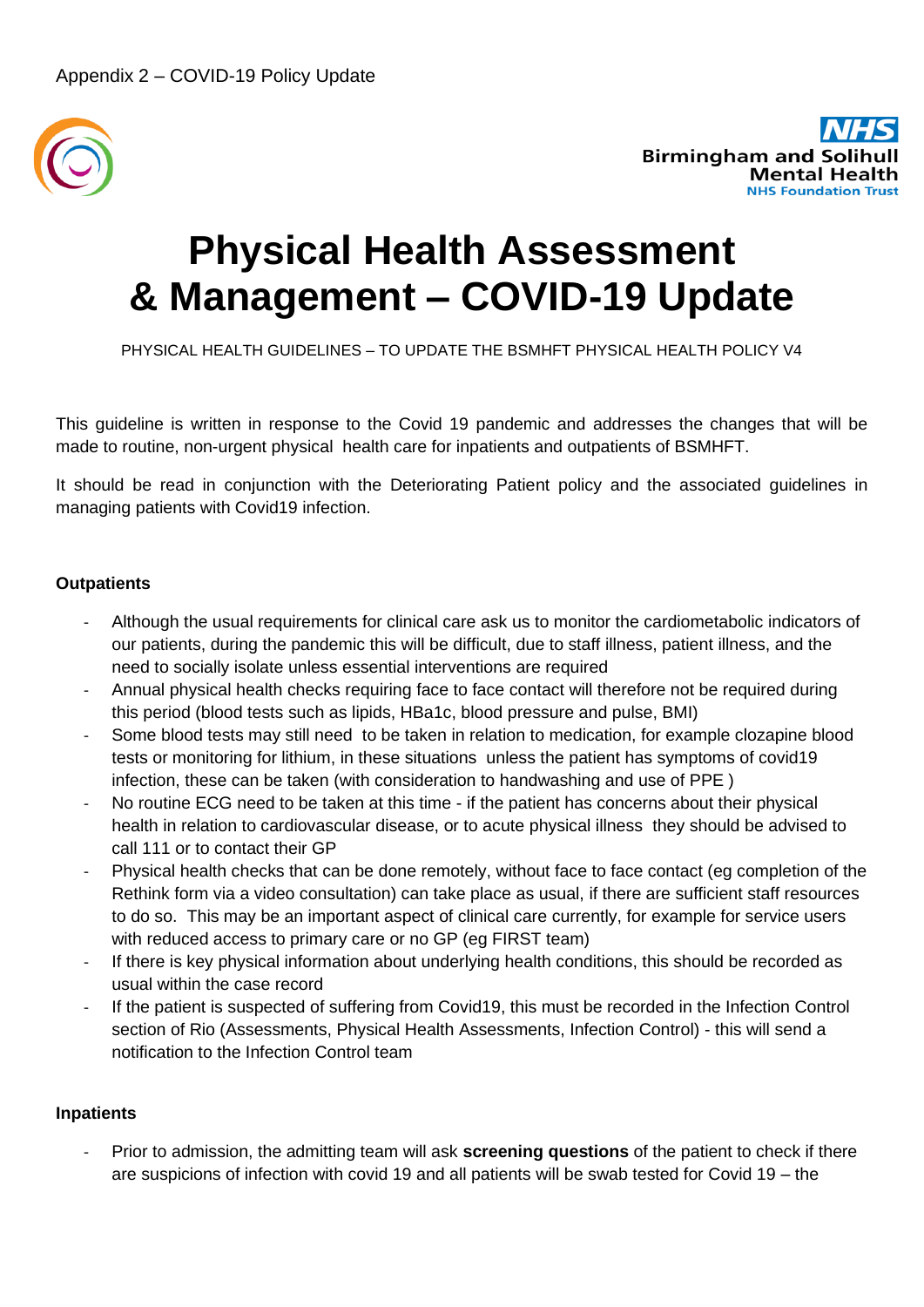patient should be isolated until the results of the test are available, and if positive, isolation should continue according to advice from the Infection Control Team

- When the patient is admitted (if they are not suffering with any symptoms), the admitting doctor must check if the patient has any **underlying health conditions** (diabetes, COPD, any illness or treatment affecting the patient's immunity)and make this clear to the rest of the clinical team as well as documenting in the Systemic Enquiry form on Rio
- History taking- still essential (but take precautions if suspected or confirmed covid 19 case, such as social distancing or use of PPE)
- **Physical examination – only to complete if there is a clinical need at the time of admission, and use appropriate PPE if required . Document in the clinical record the reason for your decision. If an examination has not been performed, the need for this to take place should be reviewed on a regular basis by the clinical team.**
- Core assessment- physical observations must still be taken by nursing staff
- Pregnancy testing must be arranged if relevant
- Blood borne virus testing may still be relevant
- Any essential blood tests must be taken, but routine blood tests are not required at this time
- Malnutrition risk especially in the presence of any positive diagnosis. use MUST tool and refer to dietician
- Falls risk, pain management and mobility may also need assessing refer to physio team if required
- Choking risk-use dysphagia screening tool and refer to Speech and Language Therapist.
- Lifestyle questions not essential at this time but can be asked if resources are available to do so
- ECG; if safe to do so (with PPE if patient is suspected of having covid 19) if haloperidol is being planned or for individuals on High Dose Antipsychotics (ie over 100% BNF max), an ECG must be taken. For those starting lithium, an ECG is required if they have established CVD or significant risk factors for CVD. That is what has always been in prescribing guidelines and is reflected in the shared care agreements.

#### **Liaison with primary care**

- At the current time, only essential clinical information must be shared with primary care colleagues for example results indicating a new, significant physical illness which needs immediate treatment , medication changes and so on
- There is no need to share routine clinical information at present
- Electronic discharge summaries are still required to be sent to primary care services

#### **Other physical health advice:**

- Drugs and the immune system: The use of substances for example cannabis, cocaine, heroin, including alcohol and tobacco are all substances can all have an impact on the immune system. Substance use may contribute to a higher risk of infections and with a lower immune response. This in turn may cause the body to become more susceptible to other infections. It is unclear at this point whether substance users are more susceptible to COVID19, however, reducing or stopping substance use may minimise the risk of catching the virus and lessen subsequent complications. Those smoking substances e.g. crack cocaine, cannabis and tobacco may be particularly at risk of the negative effects of the virus on the lungs.